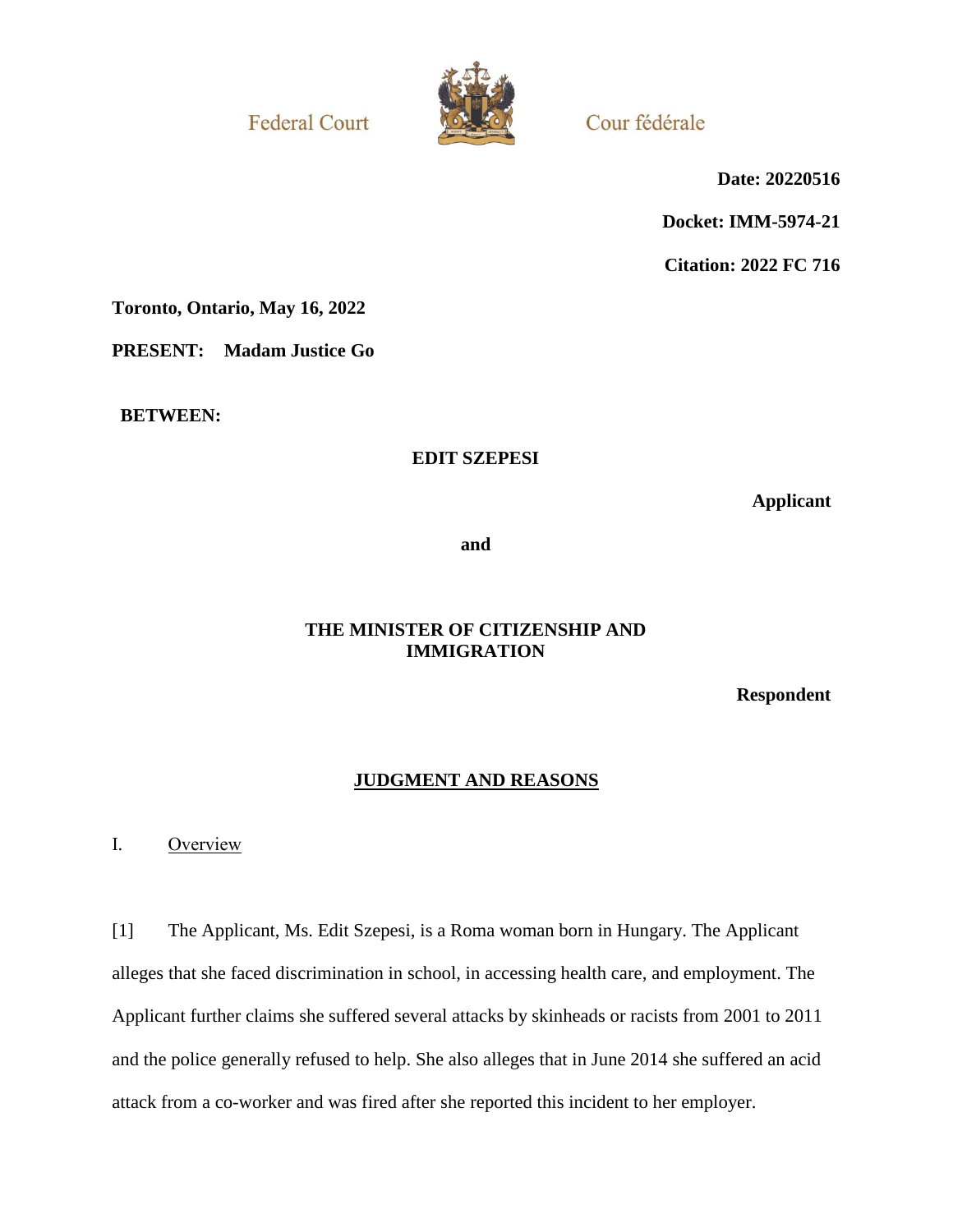Page: 2

[2] The Applicant further alleges abuse from her former boyfriend, G.S., an ethnic Hungarian, whom she started seeing in March 2015. The Applicant states that G.S. assaulted and threatened to kill her, and when the Applicant sought police assistance, they did not assist. The Applicant claims G.S. once drugged her at a party where she was raped by two men, and in March 2016, attempted to hit the Applicant, and her sister-in-law, with his car before assaulting the Applicant on the street. The Applicant sought help from an advocate for Roma rights, who was unable to assist due to police corruption and who advised the Applicant to leave Hungary.

[3] The Applicant arrived in Canada on October 11, 2016, and made a refugee claim under s. 96 and s. 97 of the *Immigration and Refugee Protection Act*, SC 2001, c 27 on the grounds that she feared persecution based on her Roma ethnicity as well as gender-based domestic violence in Hungary.

[4] The Respondent intervened in the Refugee Protection Division [RPD] proceedings, submitting evidence that the Applicant had been in the United States [US] for about seven months starting in August 2012, which the Applicant had not previously disclosed. The Applicant claimed she went to the US hoping to avoid further abuse in Hungary. However, she did not seek refugee protection given the language barrier and her lack of contacts in the US. The Applicant claimed she omitted the trip to the US on the advice of former counsel.

[5] On November 26, 2019, the RPD rejected her claim. The Refugee Appeal Division [RAD] dismissed her appeal, finding that she lacked credibility and subjective fear [the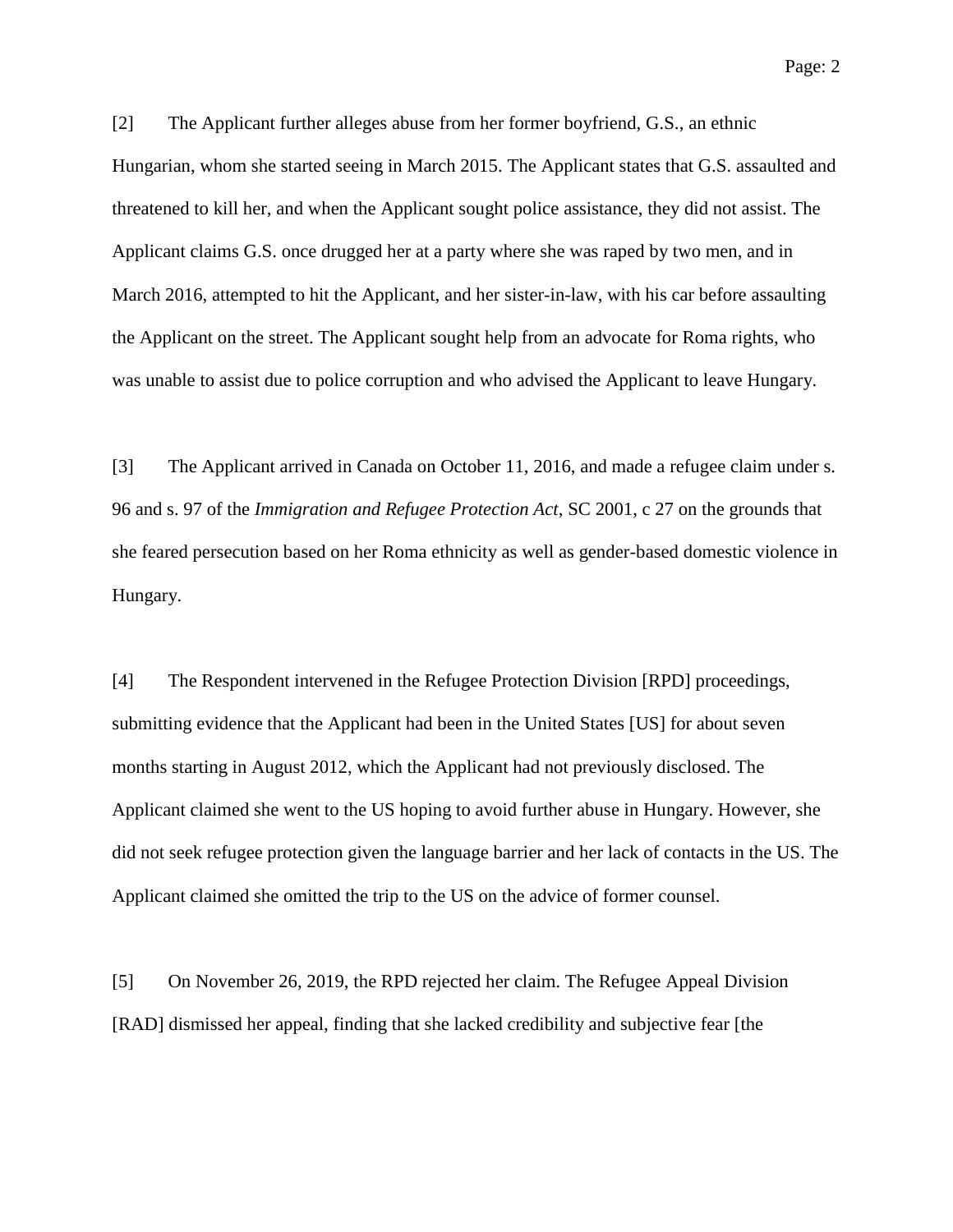Decision]. The RAD also found the Applicant has failed to provide clear and convincing evidence that adequate state protection is unavailable to her.

[6] The Applicant argues that the RAD failed to apply the Immigration and Refugee Board's *Chairperson's Guidelines 4: Women Refugee Claimants Fearing Gender-Related Persecution* [the Guidelines]. The Applicant also argues that the RAD made errors in its analysis of credibility, subjective fear, and state protection.

[7] I dismiss the application as I find that the RAD reasonably determined the issues of credibility and state protection, and that the RAD did not err in applying the Guidelines or in finding a lack of subjective fear.

### II. **Issues and Standard of Review**

[8] The Applicant argues that the RAD erred: (1) in its application of the Guidelines; (2) in impugning her credibility; (3) in assessing subjective fear and her failure to seek asylum in the US; and (4) in its assessment of state protection related to her forward-looking risk.

[9] The parties agree that these issues are reviewable on a reasonableness standard, per *Canada (Minister of Citizenship and Immigration) v Vavilov*, 2019 SCC 65 [*Vavilov*].

[10] A reasonable decision is one that is based on an internally coherent and rational chain of analysis and that is justified in relation to the facts and law that constrain the decisionmaker: *Vavilov*, at para 85. Whether a decision is reasonable depends on the relevant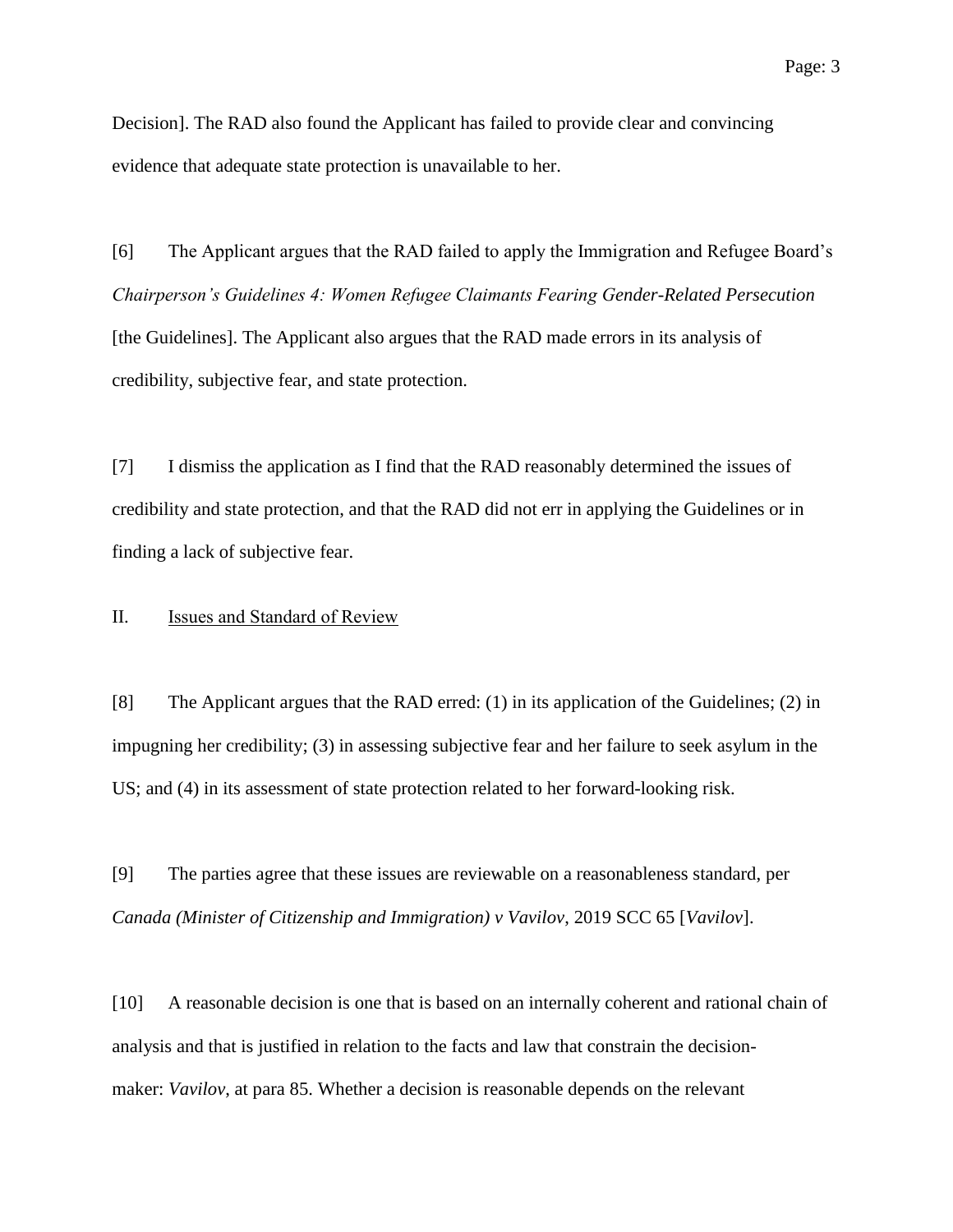administrative setting, the record before the decision-maker, and the impact of the decision on those affected by its consequences: *Vavilov*, at paras 88-90, 94, 133-135.

[11] For a decision to be unreasonable, the Applicant must establish the decision contains flaws that are sufficiently central or significant: *Vavilov*, at para 100. Not all errors or concerns about a decision will warrant intervention. A reviewing court must refrain from reweighing evidence before the decision-maker, and it should not interfere with factual findings absent exceptional circumstances: *Vavilov*, at para 125. Flaws or shortcomings must be more than superficial or peripheral to the merits of the decision, or a "minor misstep": *Vavilov*, at para 100.

III. Analysis

#### *Issue 1: Credibility Finding*

[12] I begin my analysis with the RAD's findings on credibility.

[13] The Applicant argues that the RAD erred in its credibility analysis and failed to provide her with the presumption of truthfulness in *Maldonado v Canada (Minister of Employment and Immigration*), [1980] 2 FC 302 (FCA). She objects to the RAD's treatment of (a) her lack of medical records relating to her claim, (b) her letters of support, (c) her psychological report, and (d) her residency in the US. I will start my analysis with the last issue.

(a) *Residency in the United States*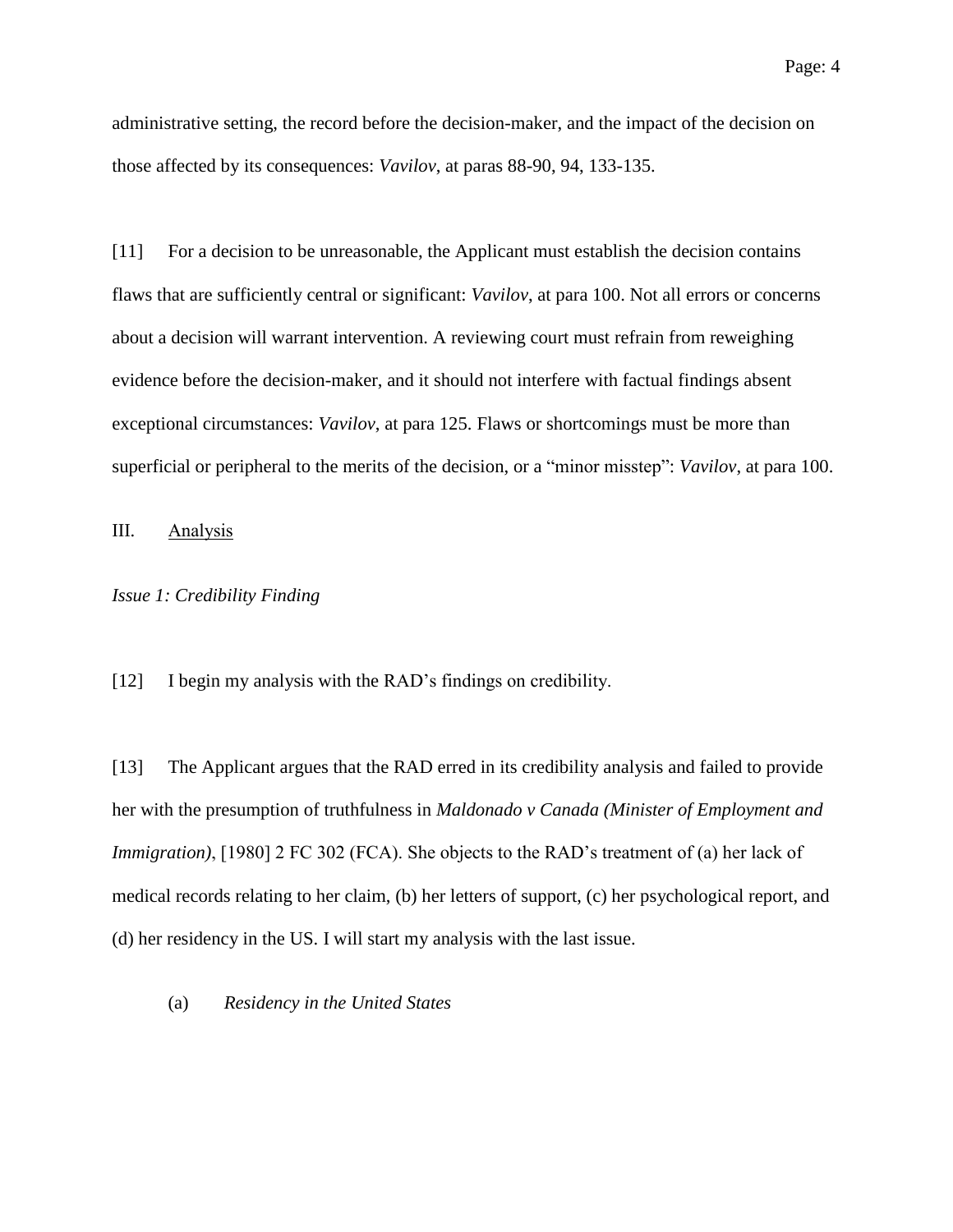[14] As noted above, the Applicant initially did not disclose her 7-month stay in the US. After the omission came to light, the Applicant filed an amended Basis of Claim narrative stating that the date of one of the incidents set out in her original claim documents was incorrect, as this incident would have happened when she was in the US.

[15] The RPD found that the omission of her trip to the US and her subsequent return to Hungary were significant and undermined her overall credibility. While the Applicant argued that she omitted the trip to the US on the advice of former counsel, the RPD found that she was represented by experienced counsel who would have been aware of the biometrics information routinely shared between Canada and the US Department of Homeland Security and that this error would have eventually come to light.

[16] The RAD agreed with the RPD, noting that there was no indication that former counsel had been put on notice nor that a complaint was made to the Law Society of Ontario or the Immigration and Refugee Board. Citing the serious nature of the Applicant's allegations and the absence of evidence supporting them, the RAD rejected her argument that having experience does not necessarily equate to being principled.

[17] Now on judicial review, the Applicant argues that it is possible she misconstrued her previous counsel's advice, given her lack of sophistication and unfamiliarity with the refugee application process, although the Applicant also continued to argue she acted on her previous counsel's advice. At the hearing, the Applicant's current counsel cited her mental health as a possible reason for the difficulties in communication with former counsel, while reiterating the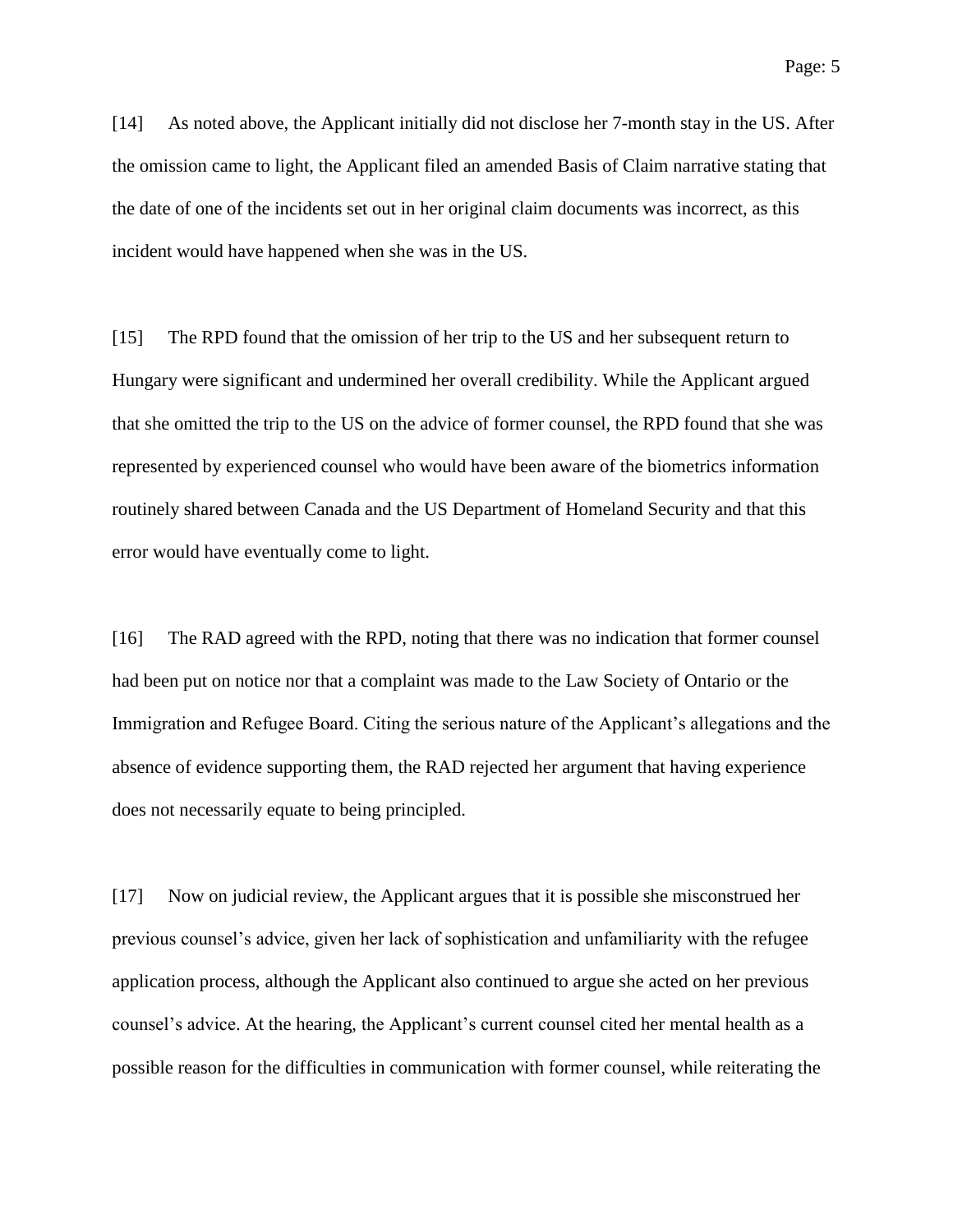Applicant's genuine belief that her former counsel advised her the US trip was not relevant. In either case, the Applicant argues it was unreasonable to assume she was being deliberately misleading in omitting her residency in the US, and to impose the burden of making a formal complaint against former counsel.

[18] While I do not consider it necessary for a claimant to make a formal complaint with the Law Society before alleging issues of incompetence and ethics with respect to counsel, I do agree with the RAD that the allegations made by the Applicant against her former counsel are "serious, and if accurate, strike at the core of the integrity of the refugee protection system." In my view, an allegation that counsel is not "principled" is more serious than an allegation of incompetence. Yet, as the RAD rightly pointed out, there is an absence of any such evidence regarding former counsel's conduct, both before the RPD and the RAD.

[19] Such a lack of evidence led the RAD to reasonably concur with the RPD's finding that the Applicant's failure to disclose her 7 months' stay in the US "undermines her credibility and the credibility of her claim." I see no reason to disturb that finding.

[20] As the RAD stated: "omission of what she alleges was a flight from Hungary due to persecution, subsequently returning from a safe haven to the country of origin where the persecution occurred is not a minor omission and relates to the fundamental underpinning of her claim." I see no error with this finding.

#### (b) *Medical Records*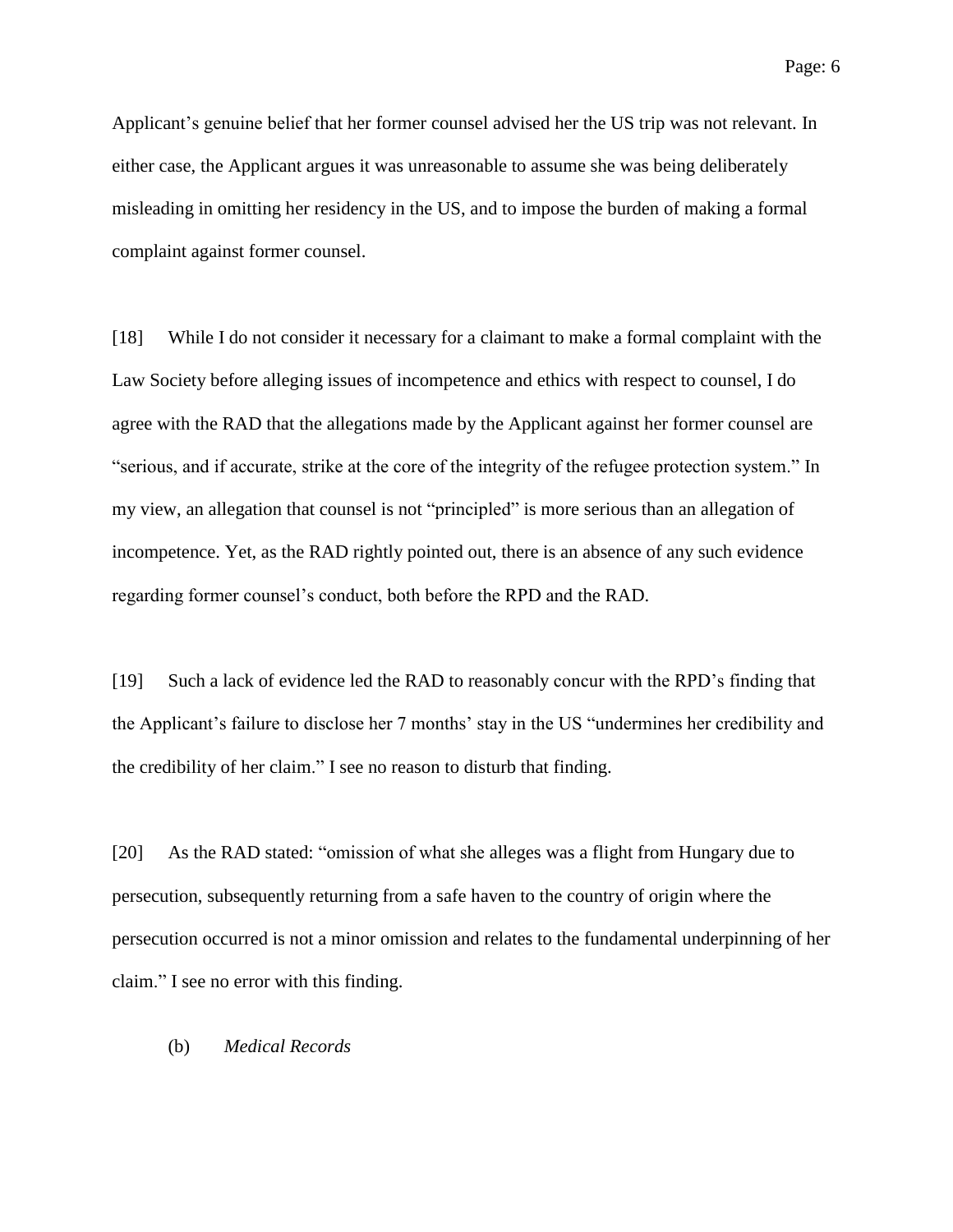[21] The RAD shared the RPD's concern that the Applicant "had provided a fairly extensive set of medical records, none of which dealt with any of the incidents in which she alleged serious assaultive persecutory conduct had been suffered." The RAD found that when the RPD questioned her about this, she gave "non-responsive, inconsistent and evolving testimony." The RAD also found that her explanation contradicted evidence in the National Documentation Package [NDP] indicating that procedures are available for former patients both within and outside of the country to obtain medical reports.

[22] The Applicant argues that the RAD disregarded her reason for providing the documents she did, and erred in finding her testimony to be inconsistent and evolving. I reject the Applicant's argument. As noted in the Decision, the Applicant provided several responses to the question regarding the missing medical reports: "the police did not come", the Applicant did not remember to bring such documents with her, "most likely" her ex-husband had them; and that certain doctors did not care about her. Given this range of responses, I see nothing unreasonable about the RAD's findings that the Applicant provided "non-responsive", "inconsistent" and "evolving" testimony.

## (c) *Letter of Support*

[23] The Applicant provided a support letter from her mother, which recounted violent actions from the Applicant's former partner. The RPD dismissed the letter on the grounds that its authenticity could not be determined. The RAD stated that "while it may have been within the RPD's ability to further investigate this letter, I find that the letter itself makes certain statements which bring its reliability into question." The RAD found that the letter contained certain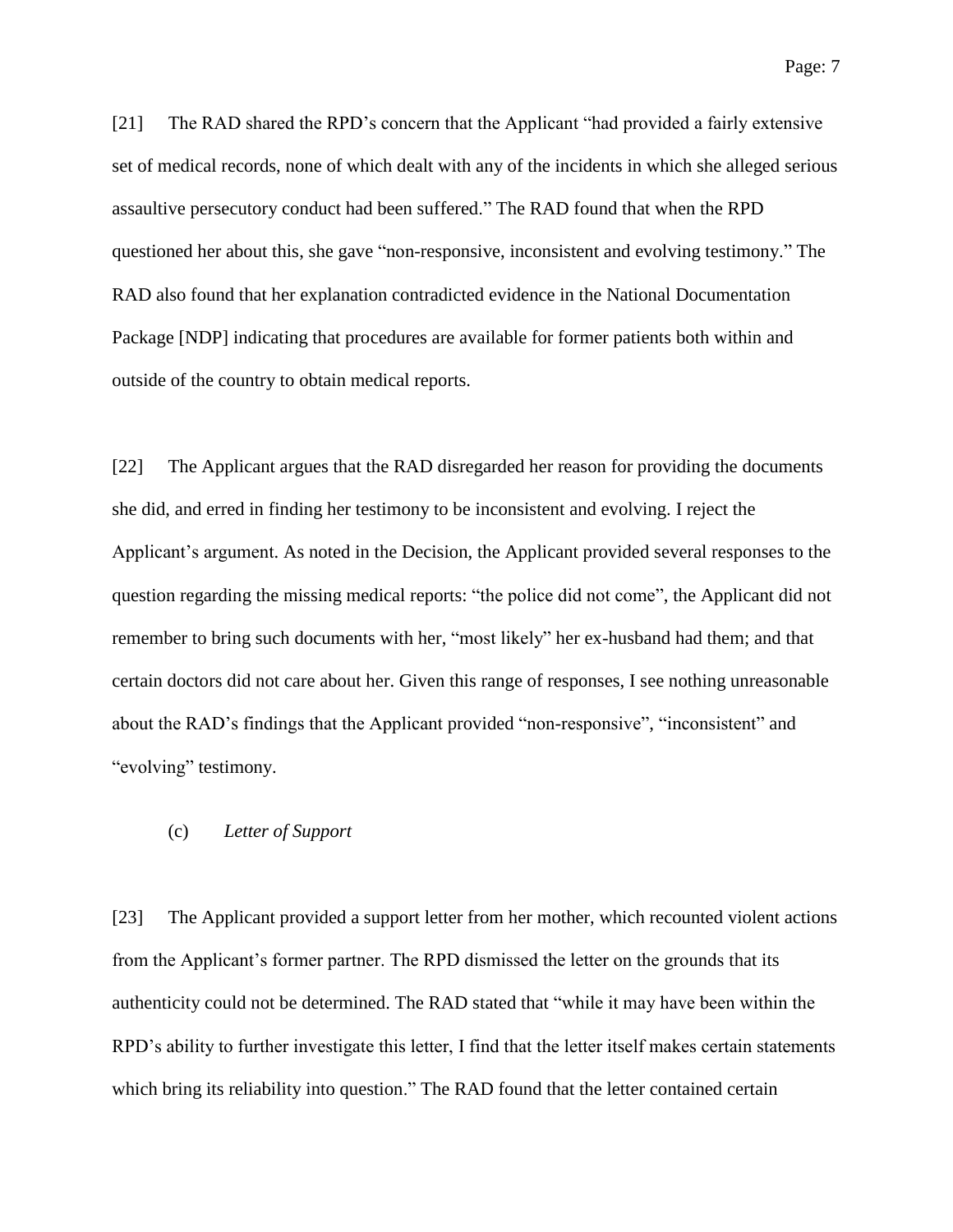information about injuries to the Applicant, as well as information about assaults and threats to her parents, which were not included in the Applicant's own narrative.

[24] The Applicant argues that the RAD erred in finding her mother's letter unreliable without engaging in any attempt to ascertain its veracity or make further inquiries: *Paxi v Canada (Citizenship and Immigration)*, 2016 FC 905 [*Paxi*] at para 52. The Applicant submits the richness of details of the letter and the lack of those details in the Applicant's own evidence does not amount to an inconsistency or cause concern about the reliability or accuracy of the letter.

[25] *Paxi* does not apply, in my view, as the RAD's issue with the mother's letter is not with its authenticity or lack thereof, but rather the inconsistencies between the letter and the Applicant's own narrative.

[26] I am also not persuaded by the Applicant's argument that one problematic document cannot be the basis to reject all other documents provided: *Lin v Canada (Minister of Citizenship and Immigration)*, 2006 FC 84 at paras 11-12. I agree with the Respondent that the RAD weighed all of the Applicant's support letters and found they fell short of corroborating her claim. It is not my role to reweigh the evidence.

### (d) *Psychological Report*

[27] The Applicant disputes the RAD's credibility concerns about the report from her psychotherapist, which stated that she exhibited symptoms consistent with post-traumatic stress disorder, generalized anxiety disorder, and major depressive disorder. The RAD found that the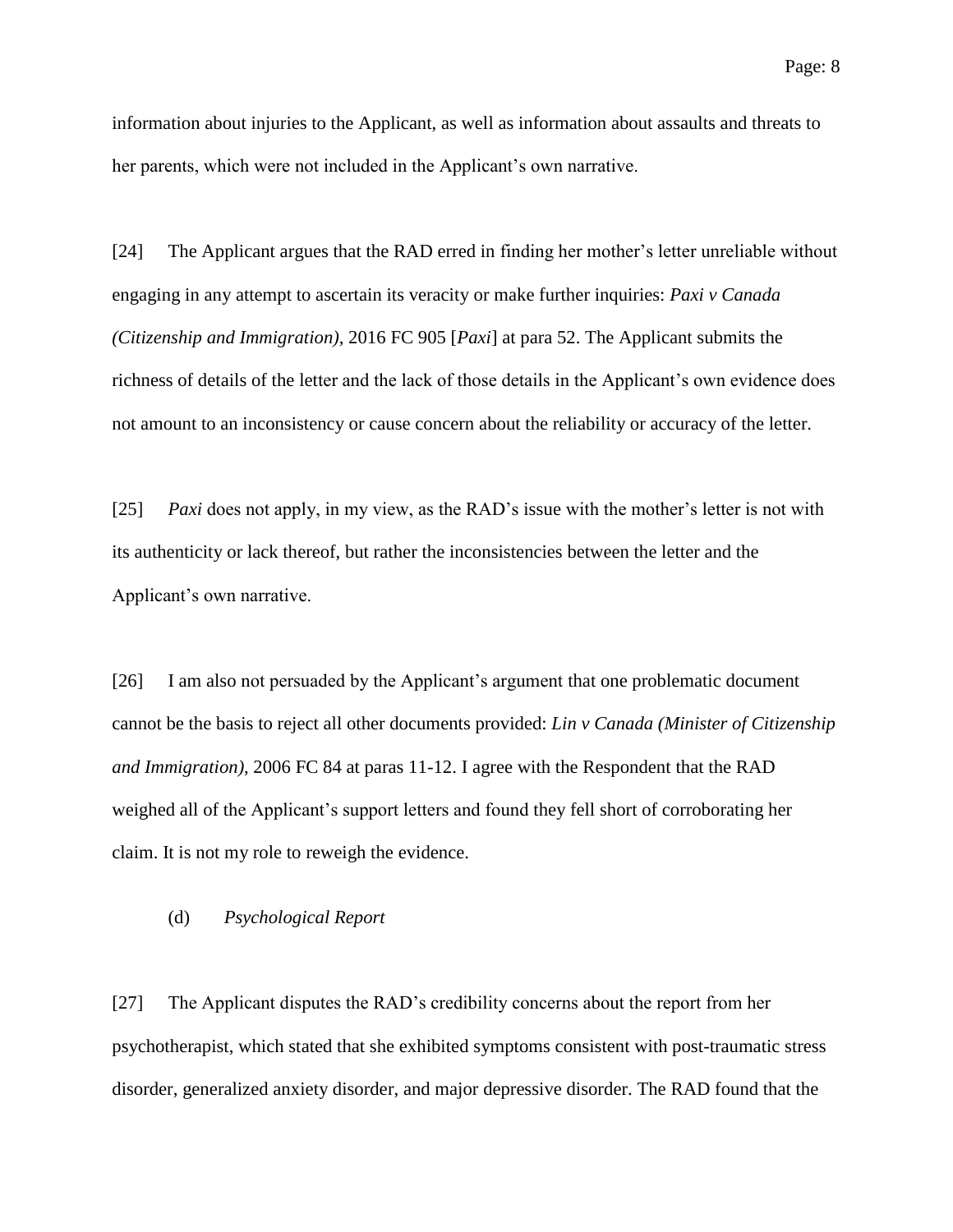author of the report "steps over the line from therapist to advocate with her comment that [the Applicant's] symptoms will increase considerably should she be forced to return to Hungary and references a "history of self-harm" for which no evidence has been adduced." The RAD further found that the contents of the report are entirely based on self-reporting by the Applicant.

[28] The Applicant argues that "a non-expert decision maker…errs when he or she rejects expert psychological evidence without basis" simply because the document is not based on firsthand knowledge: *Lainez v Canada (Citizenship and Immigration)*, 2012 FC 914 at para 42.

[29] I acknowledge, as the Applicant points out, that psychological reports often have to rely on self-reporting and such documents should not be rejected on that basis alone. However, in this particular case, as the RAD found, the report in question was *entirely* based on the Applicant's self reporting. As the RAD noted, there is "no evidence in the report as to any diagnostic testing which may have been conducted" to verify the conclusions.

[30] As such, I reject the Applicant's argument that the psychological report relies on objective testing done by an experienced psychologist. Instead, the RAD reasonably found the report has little probative value.

[31] At the hearing, counsel referred to two medical reports from Hungary indicating that the Applicant was seeking treatment for her anxiety. I note, however, the psychotherapist did not indicate that they had access to the Applicant's past medical reports at the time of assessment.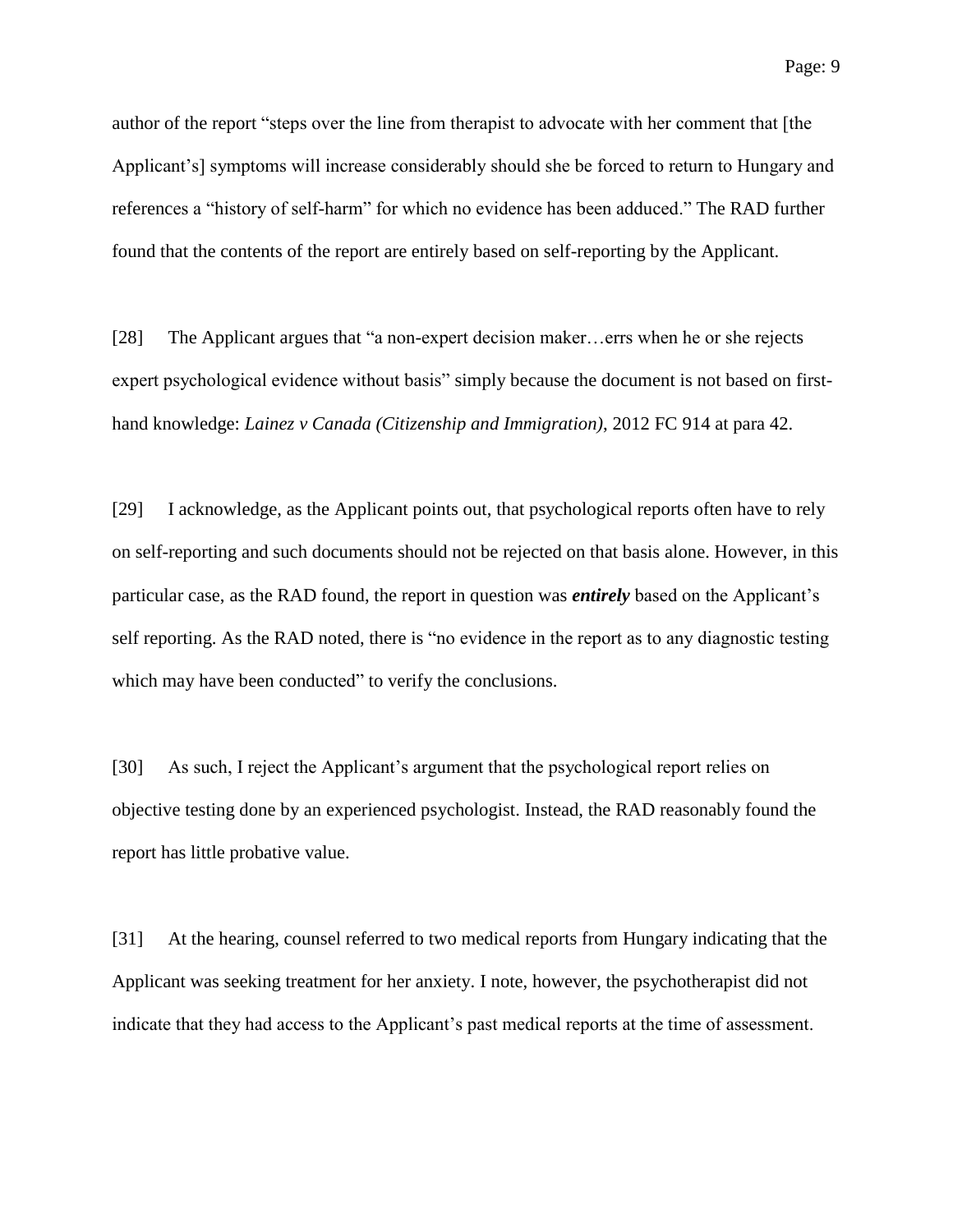Page: 10

[32] Counsel further submitted at the hearing that the Applicant is a person with serious mental health issues. This may well be the case, but the evidence on record was thin, and the issue of how the Applicant's mental health may have impacted her testimony was never raised before the RPD or the RAD.

### *Issue 2: Gender Guidelines*

[33] Before the RAD, the Applicant argues that the RPD failed to acknowledge the persecution she had faced as a woman enduring domestic abuse and imposed an evidentiary standard inconsistent with the Guidelines. The RAD dismissed this argument, finding that "the hearing was conducted through the lens of the Guidelines and the Reasons which followed are, likewise, consistent with and apply the objectives stated therein." The RAD Member also confirmed that they had listened to the hearing recording and that questioning was done with sensitivity. Having heard the recording and reviewed the transcript, I agree.

[34] The RAD also disagreed with the Applicant's argument that the Guidelines require a "loosening" of evidentiary considerations, stating that "evidence which lacks credibility is not rehabilitated by resort to the Guideline[s] but still requires [Immigration and Refugee Board] decision-makers to conduct the hearing, and to analyze the claim and the evidence in support of the claim in a manner that is consistent with its principles."

[35] The Applicant argues that the RAD erred when trying to explain the evidentiary standard in light of the Guidelines, because first the RAD stated that the Guidelines do not promote a relaxation of the standard and are not a shield to prevent a claimant's evidence from being tested, but then the RAD stated that the Guidelines advocate and establish a commitment on the part of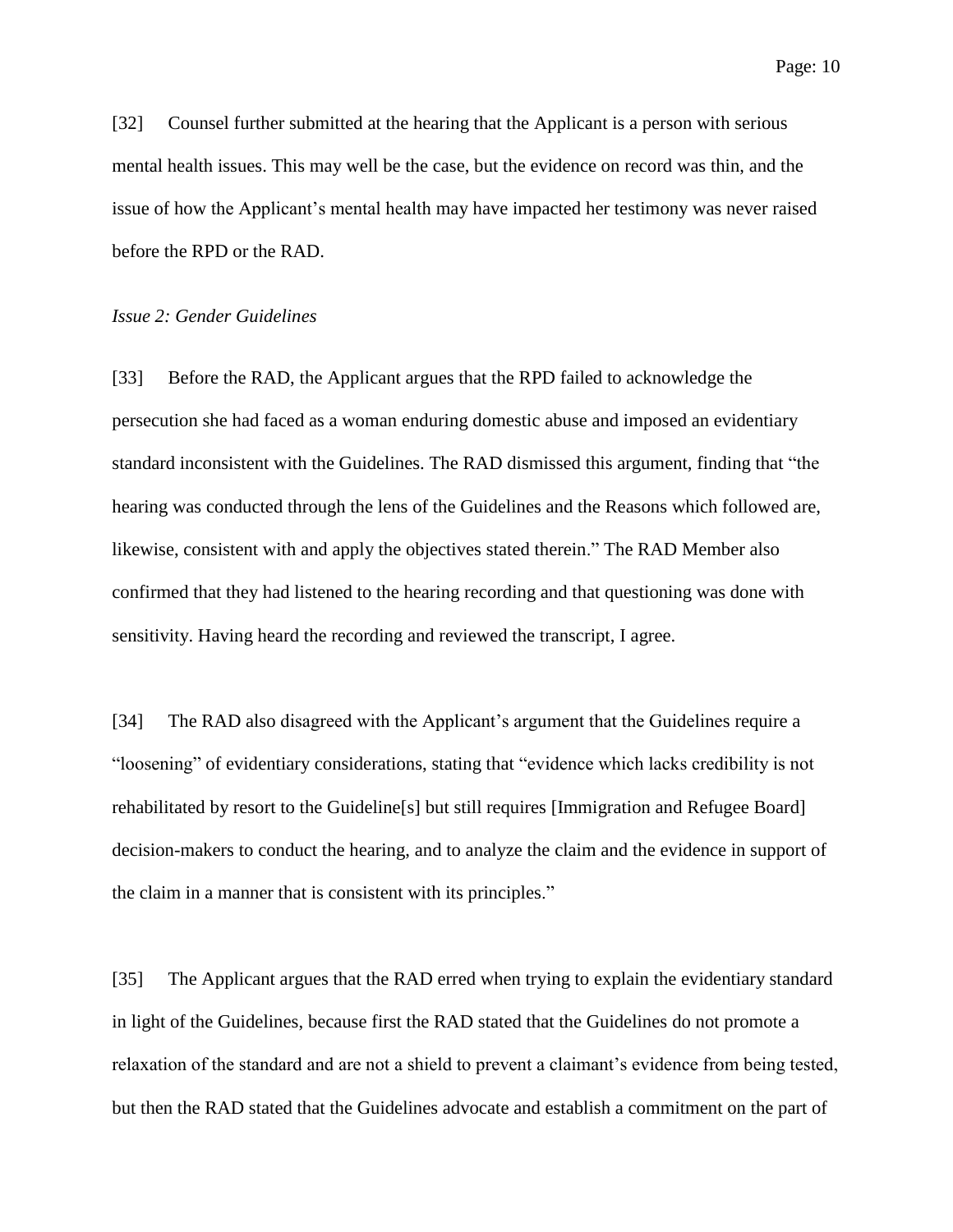decision makers to be aware of certain evidentiary considerations that may be missing or difficult to obtain in gender-based claims.

[36] The Applicant's argument has no merit. To start, the Applicant provides no support for the position that the Guidelines require a "loosening" of evidentiary considerations. Second, the Applicant has selectively quoted from the RAD's analysis with respect to the Guidelines and thereby misconstrued its reasoning.

[37] In the Decision, the RAD recognized the Guidelines mandate sensitivity to claimants with gender-related claims and indicated an awareness of certain evidentiary considerations. But the RAD also acknowledged that these considerations have to be balanced with the fundamentals of the refugee process including credibility assessment and the proof required of a well-founded fear of persecution or being a person in need of protection. The RAD's interpretation of the Guidelines, in my view, is reasonable.

[38] In the Applicant's view, the RAD's analysis is insufficient and did not address all the points from the Guidelines, especially the ones regarding the evidentiary expectations pertaining to state protection. I reject this argument. As the Respondent argues, and I agree, that the Guidelines "cannot be treated as corroborating any evidence of gender-based persecution so that the giving of the evidence becomes proof of its truth": *Pazmandi v Canada (Citizenship and Immigration)*, 2020 FC 1094 at para 29, citing *Newton v Canada (Minister of Citizenship and Immigration)*, 2000 CanLII 15385 at para 18.

### *Issue 3: Subjective Fear*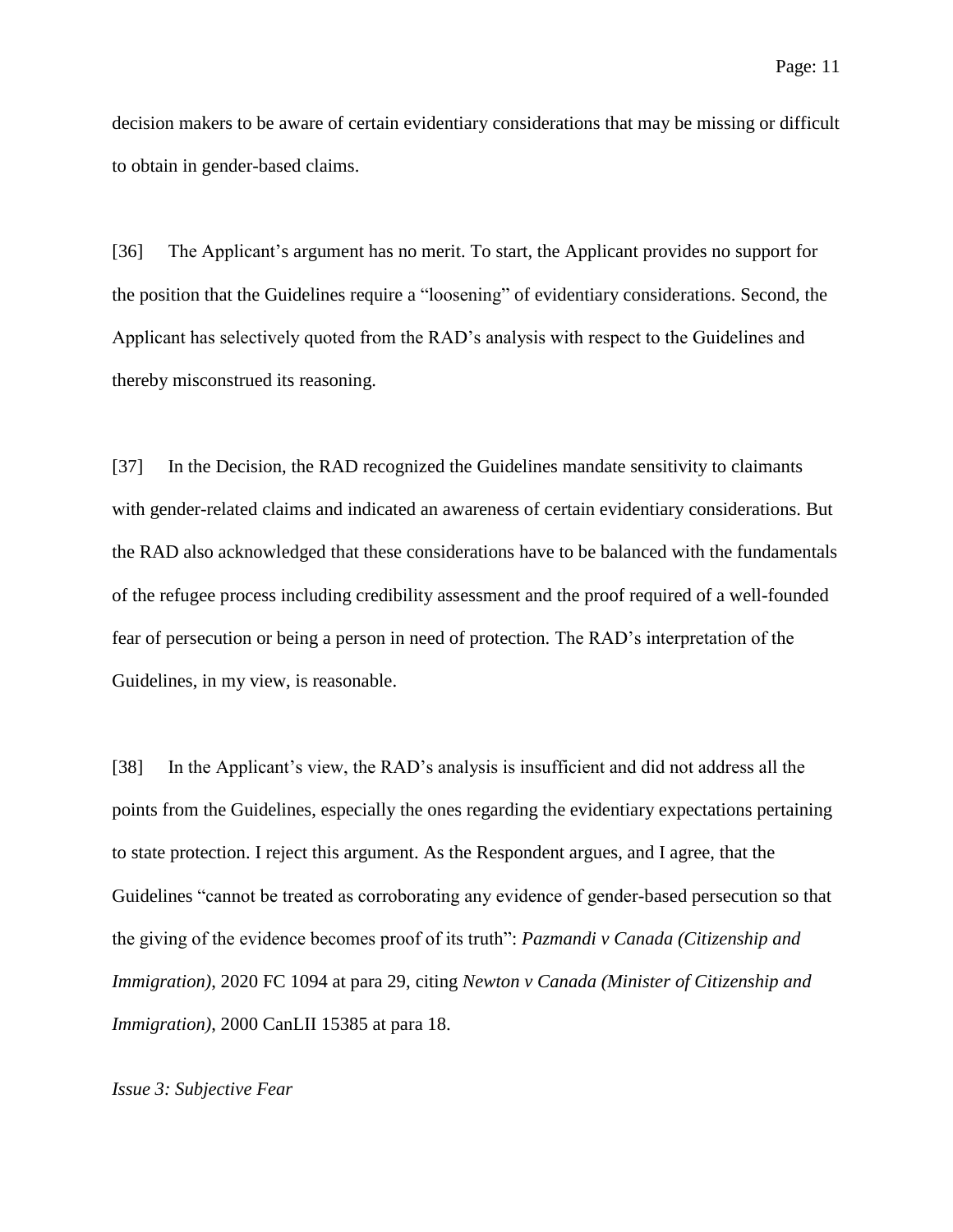[39] The RPD and the RAD agreed that the Applicant's failure to claim asylum in the US and her subsequent return to Hungary undermined her subjective fear.

[40] The Applicant argues that the RAD disregarded the fact that her legal status in the US was precarious, and that she was unable to seek assistance from a legal professional because of her lack of resources, contacts, and inability to communicate in English, as well as her lack of knowledge about the refugee claim procedure in the US, contrary to *Nezhalskyi v Canada (Citizenship and Immigration)*, 2015 FC 299 at para 12.

[41] I am not persuaded by the Applicant's submission. I note, first of all, that the RAD did consider her explanations and acknowledged "her legal status was precarious" in the US. The RAD's main issue with the Applicant's claim in this regard is her decision to return to Hungary, as opposed to her decision not to make a claim in the US.

[42] The Applicant argues that a refugee claimant's failure to claim may not be fatal to a refugee claim even in cases where there are allegations of reavailment, citing *Akpojiyovwi v Canada (Citizenship and Immigration)*, 2018 FC 745 at paras 3, 8. However, I note that the determinative issue for the Court was not the issue of reavailment.

[43] Further, the Applicant argues that the RAD ignored the fact that the persecution she faced in Hungary intensified after her return and was further exacerbated by the domestic violence she experienced beginning in 2015. Once again, the Applicant's argument has no merit. The RAD did consider the "persecutory events" following the Applicant's re-availment to Hungary as a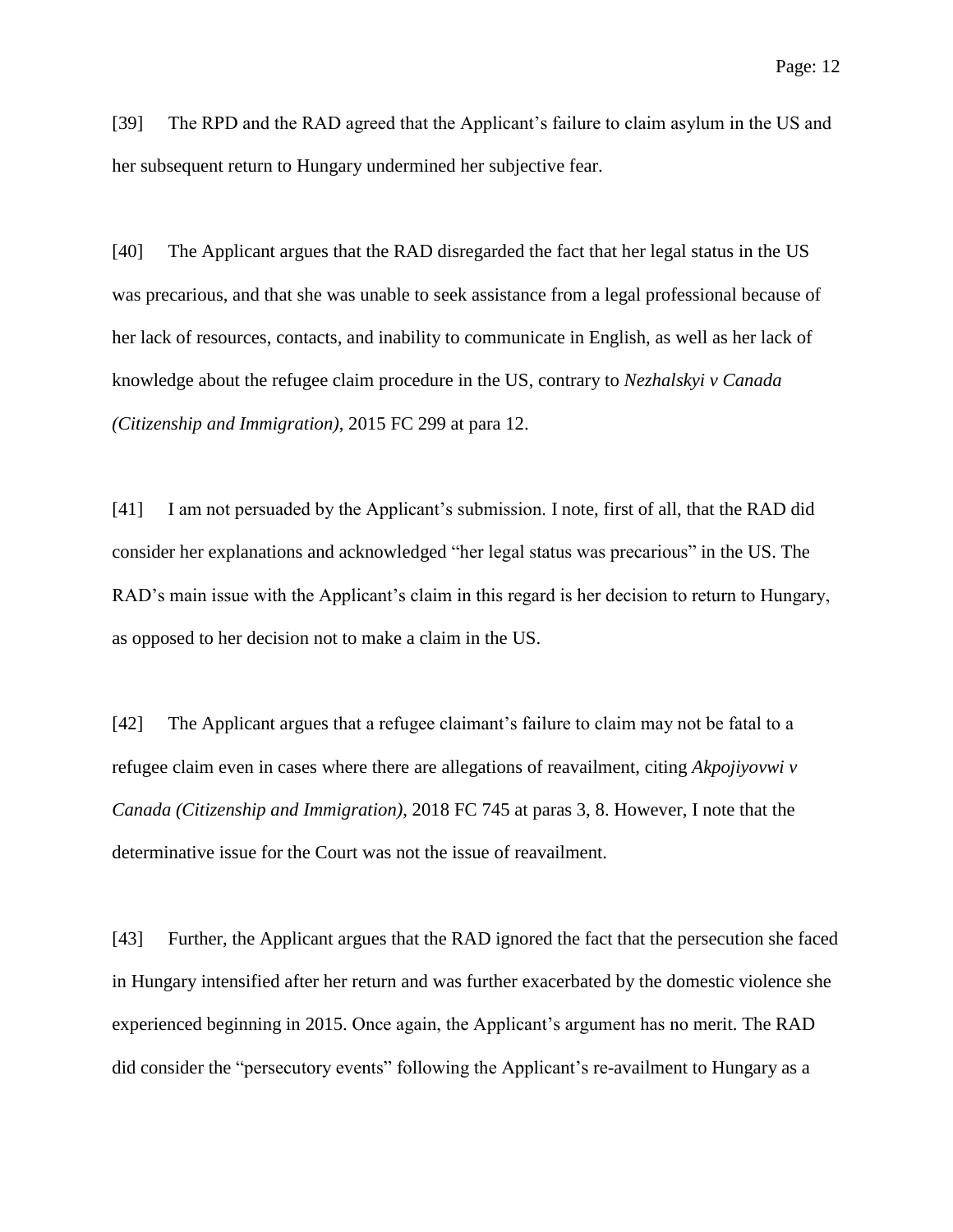result of her relationship with G.S but ultimately rejected the Applicant's allegations based on "inconsistencies and credibility concerns which undermined her credibility."

*Issue 4: State Protection*

[44] The RAD found that the RPD had performed an incorrect state protection analysis, as "[r]egardless of whether past persecution is established or not, the RPD accepted that [the Applicant] is of Roma ethnicity and, as such, that profile requires analysis having regard to the country conditions and her particular facts and circumstances." The RAD performed its own state protection analysis to correct the RPD's error, but nonetheless found that state protection in Hungary was operationally adequate. Despite the evidence being "mixed and, at times, difficult to reconcile", the RAD found that there were robust complaint procedures for Roma people who suffer indifference from the authorities.

[45] The Applicant argues that the RPD - and presumably, the RAD - erred by failing to consider that the pattern of harassment, mistreatment, and deprivation she endured indicated a significant risk of future persecution. The Applicant cites *Kadhm v Canada (Minister of Citizenship and Immigration)*, 1998 CanLII 7257 (FC) at para 12, which states that "harassment in some circumstances may constitute persecution if sufficiently serious and [if] it occurred over such a long period of time that it can be said that a claimant's physical or moral integrity is threatened." In addition, the Applicant cites *Canada (Citizenship and Immigration) v Munderere*, 2008 FCA 84 at para 42, which states that the decision maker must consider "events which, if taken individually, do not amount to persecution, but if taken together, may justify a claim to a well founded fear of persecution."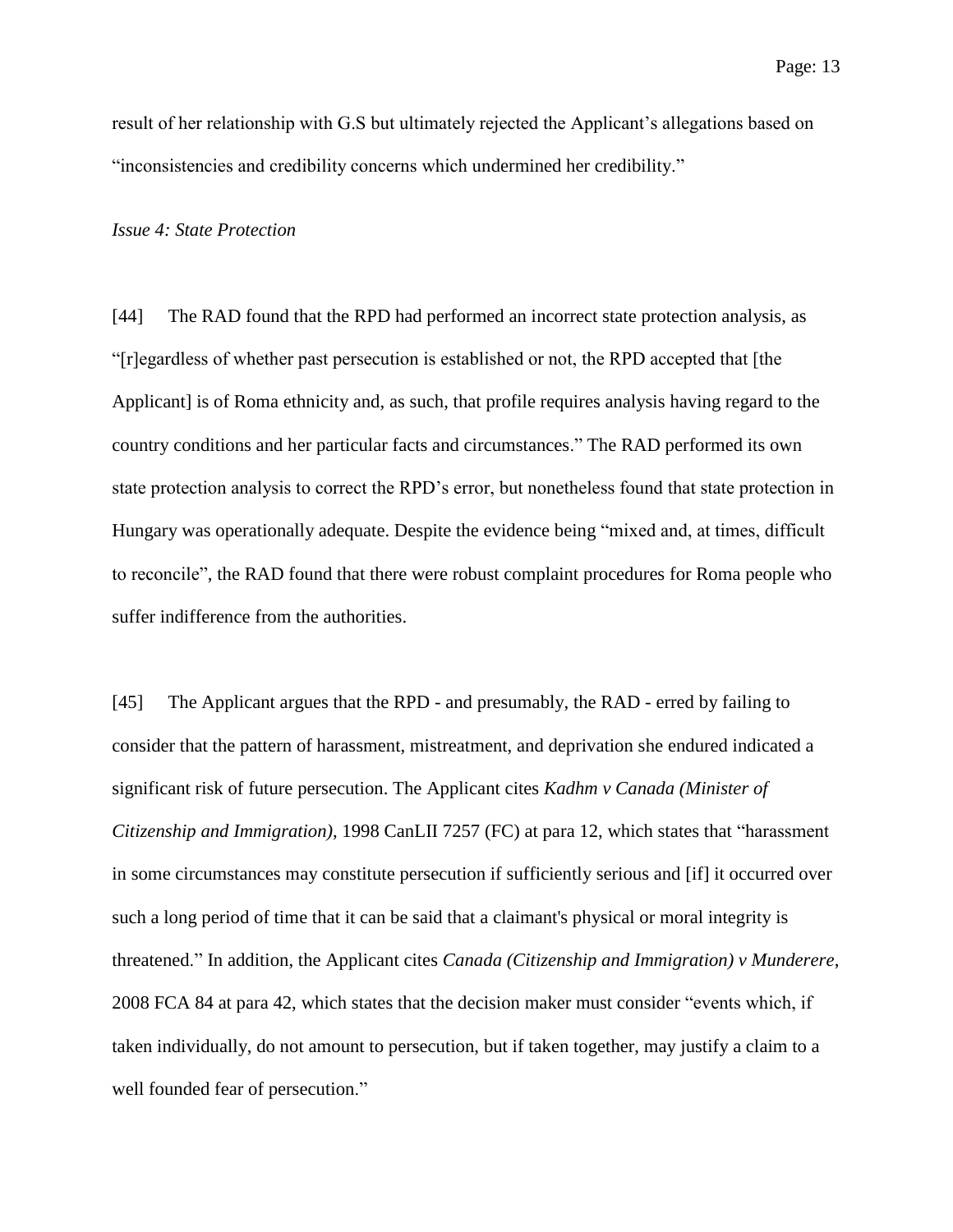[46] The Applicant also argues that the Federal Court has found the treatment of Roma persons in Hungary to amount to persecution, citing *Majoros v Canada (Citizenship and Immigration*), 2017 FC 667 at para 88. The Applicant argues that while it is not the Court's role to reweigh the evidence, if the RAD's finding contradicts prior findings of the court it should not stand: *Csoka v Canada (Citizenship and Immigration)*, 2016 FC 1220 at para 25.

[47] While the RAD acknowledged that the evidence on state protection for Roma citizens of Hungary was mixed and difficult to reconcile, the Applicant argues that the RAD ignored evidence in her favour contrary to *Cepeda-Gutierrez v Canada (Minister of Citizenship and Immigration*), 1998 CanLII 8667 (FC). The Applicant referenced specific country condition reports in the NDP that demonstrate the mechanisms for state protection are simply not effective in Hungary, especially for Roma. In light of this evidence, the Applicant argues that the RAD applied an erroneous interpretation of the state protection test, as well as erroneously assessing the NDP, when it found that conditions in Hungary are not so dire as to render all Roma persons subject to discrimination amounting to persecution.

[48] In my view, the Applicant is asking the Court to reweigh the evidence, which with respect is not a role the Court should play.

[49] The RAD recognized it is insufficient to establish that a state is making its "best efforts" or is "attempting to make improvements to its domestic situation with respect to the adequacy of state protection." Rather, the RAD stated that the appropriate test "is the test of operational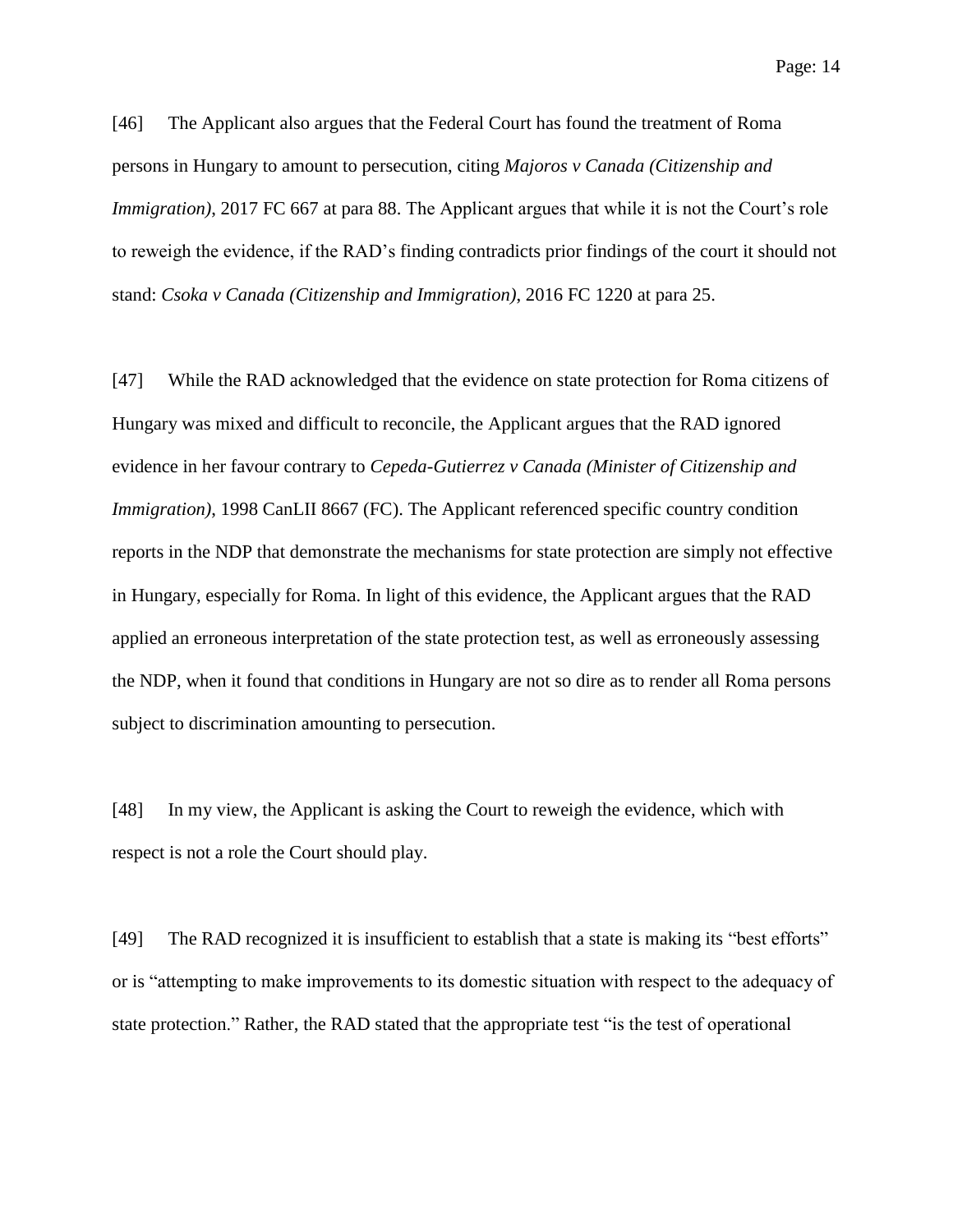adequacy which involves in assessment as to whether state protection is adequate at the operational level." The RAD made no error in identifying the appropriate test.

[50] Next, the RAD conducted its own independent review of the documentary evidence found in the NDP, finding that it "is mixed on the issue of state protection in Hungary." The RAD acknowledged that the evidence is often "conflicting and difficult to reconcile", and that the evidence "shows a history of discrimination against Roma in Hungary." The RAD then went on to conduct a review of the documentary evidence, while taking into account the Applicant's own experiences in notifying the police about events in which she alleges persecution, noting that at least one instance involved perpetrators who could not be identified while others involved contacting police "but nothing more", and concluding as such that the Applicant "has not attempted to fully avail herself" of state protection within Hungary. Again, I am not able to conclude that this finding was unreasonable, in light of the evidence.

[51] While a different decision maker may have reached a different conclusion about the issue of state protection for Roma in Hungary, in light of the analysis conducted by the RAD in this case and the evidence before it, I conclude that there exists "justification, transparency and intelligibility within the decision-making process" and that the decision "falls within a range of possible, acceptable outcomes which are defensible in respect of the facts and law": *Vavilov*, para 86.

IV. Conclusion

[52] The application for judicial review is dismissed.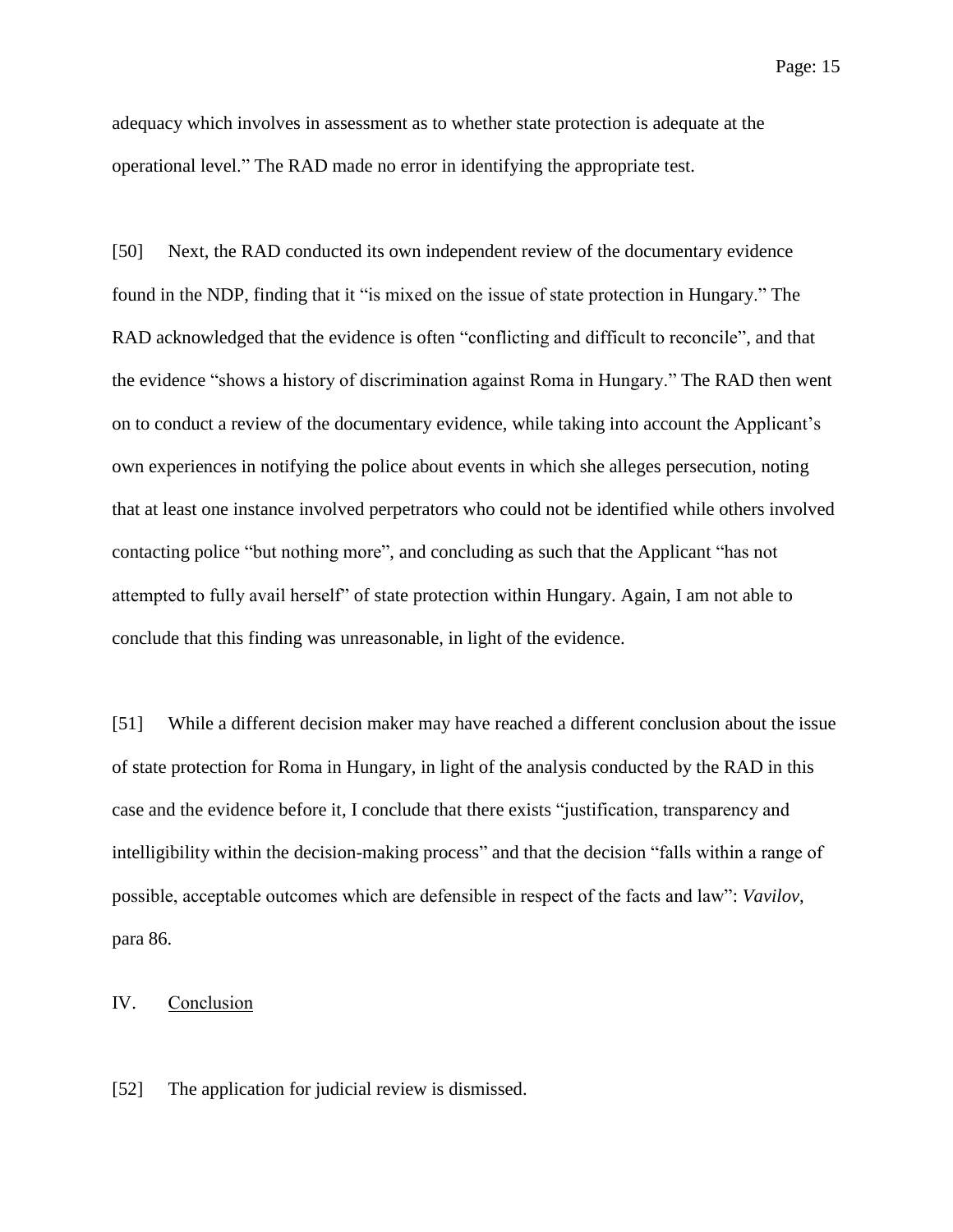[53] There is no question for certification.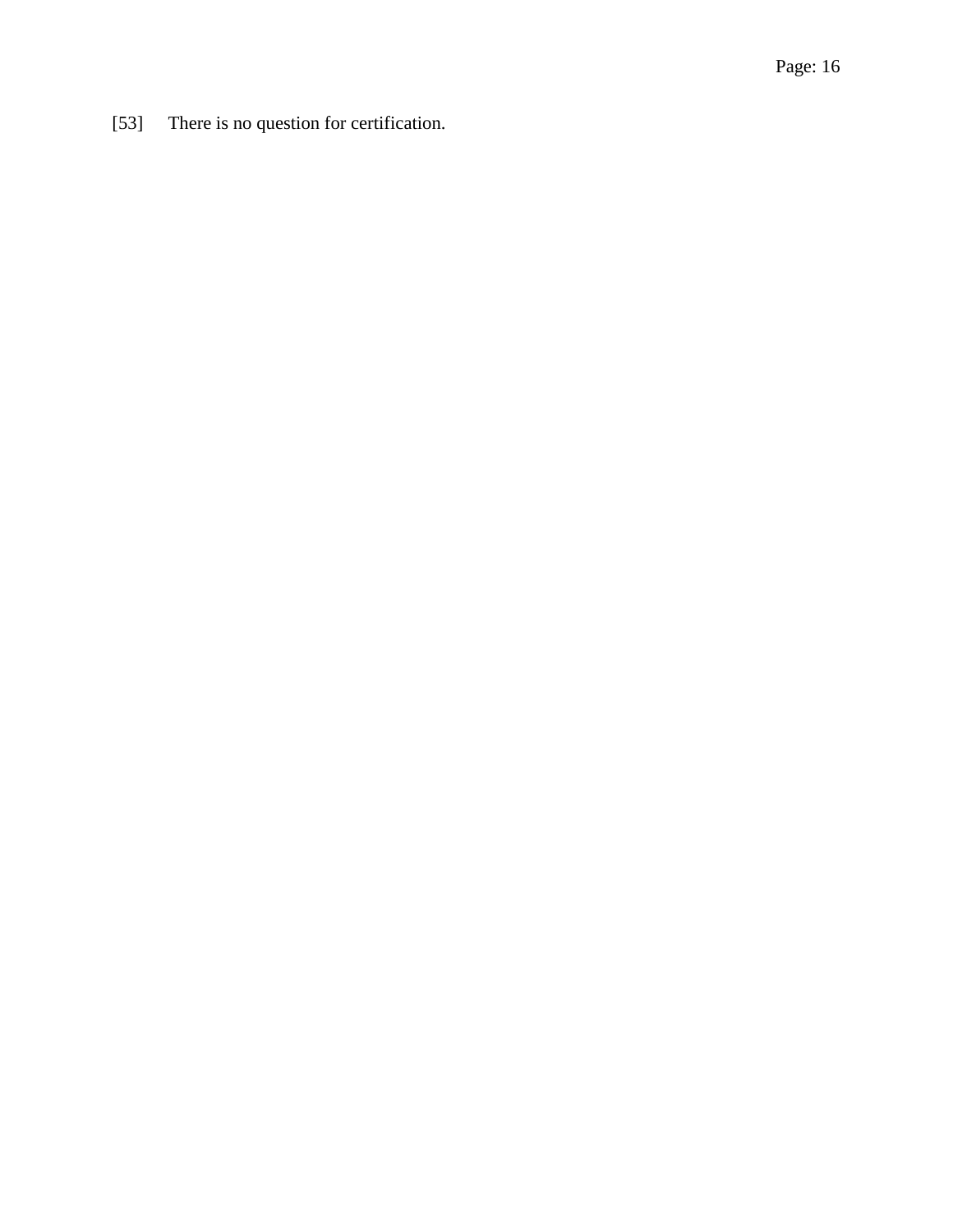# Page: 17

# **JUDGMENT in IMM-5974-21**

## **THIS COURT'S JUDGMENT is that**:

- 1. The application for judicial review is dismissed.
- 2. There is no question for certification.

"Avvy Yao-Yao Go"

Judge